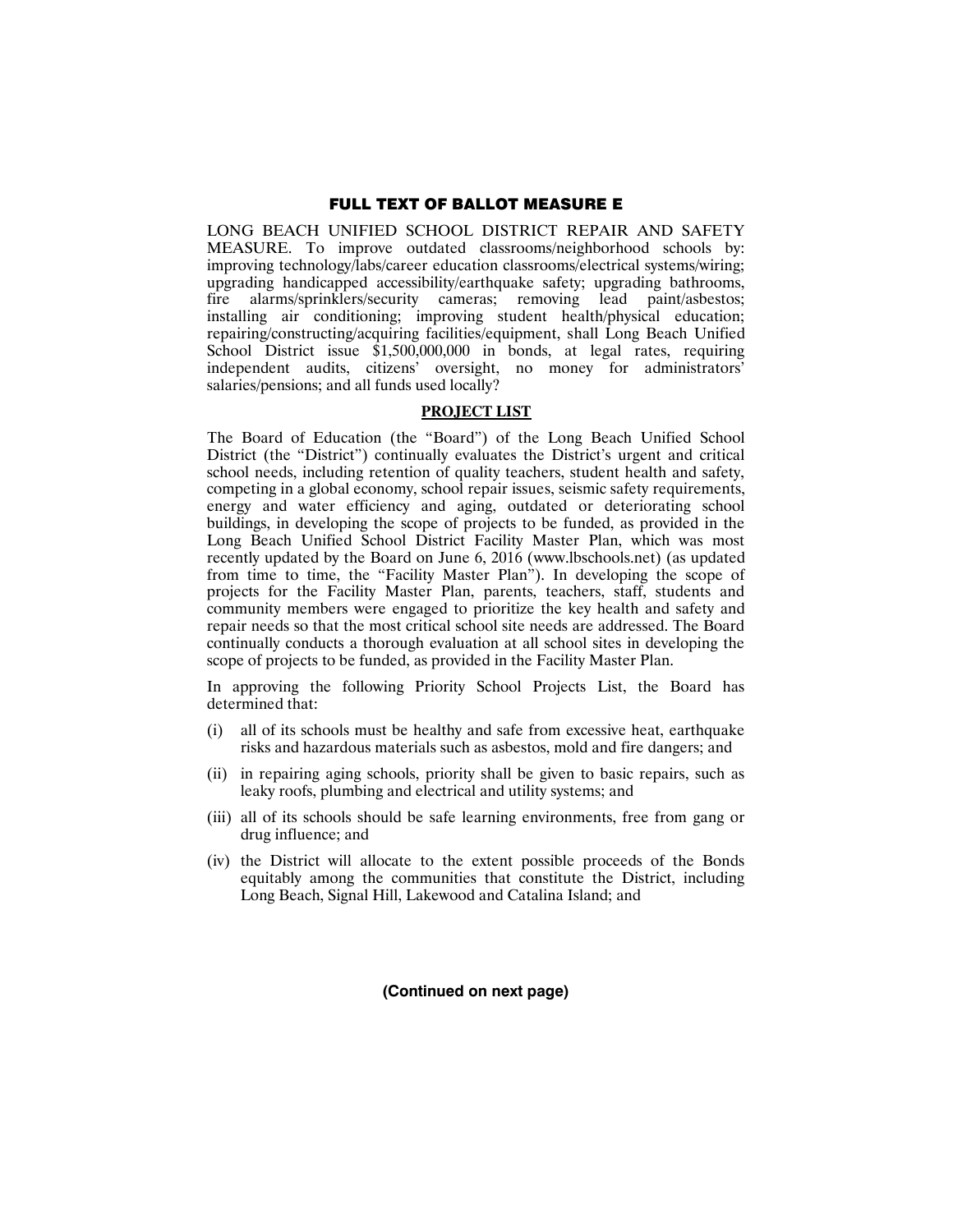- (v) priority will be given to installation and upgrading fire detection systems, providing security and emergency response systems at every school so that all students are safe, and making repairs in compliance with energy saving and sustainability standards; and
- (vi) Bond projects should be managed by professional program/construction managers with a proven track record of delivering school construction projects on time and on budget; and
- (vii) the District will apply for State matching funds and spend any local Bond money exclusively on schools and facilities within the District.

The following Priority School Projects List sets forth the specific projects the District proposes to finance with proceeds of the bonds. Each project may include a share of costs of the election and bond issuance, program planning and analysis, architectural, engineering and similar planning costs, construction management costs, relocation costs, legal costs and other costs ordinarily chargeable to capital accounts or otherwise permitted by law, the costs of furnishing and equipping new facilities, and a customary contingency for unforeseen site acquisition, design, construction, and other unforeseen costs. No bond money will be used for teacher or administrator salaries or for any other school operating expenses.

Approval of this bond measure does not guarantee that all of the projects proposed to be financed by the bonds and set forth herein will be funded. Any State matching funds which are available to the District will be used for and applied to pay the costs of projects on the Priority School Projects List. The District's proposal for the projects on the Priority School Projects List assumes the receipt of State matching funds, which is subject to appropriation by the State. The Board does not guarantee that the Bonds will provide sufficient funds to allow completion of all listed projects.

Proceeds of the bonds may also be used, to the extent permitted by law, to satisfy any portion of a legally required reserve fund for ongoing and major maintenance to school facilities to the extent such proceeds will be expended for projects included in the Priority School Projects List. Proceeds of the bonds may also be used to replace other sources of funding for projects included in the Priority School Projects List, including without limitation to refund certificates of participation and other obligations of the District which financed any such projects if such replacement or refunding is lawful and deemed by the District to be appropriate.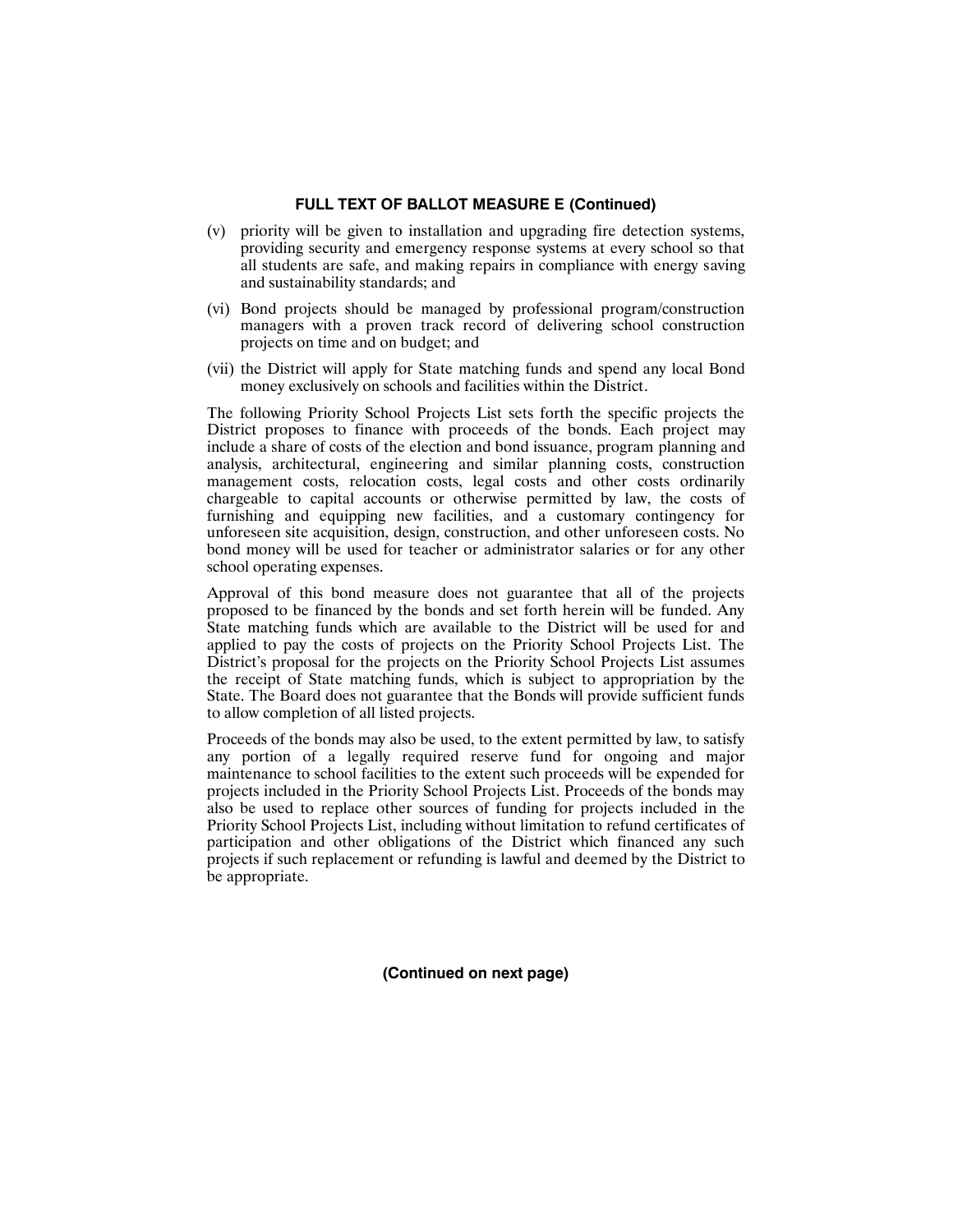The Priority School Projects List describes work that the District may undertake, provided funds are sufficient to complete the work contemplated. The final cost of each project will be determined as plans are finalized, construction contracts are awarded, and projects are completed. The District commits that no funds obtained through bonds authorized by this bond measure will be spent except as provided in the Priority School Projects List. The Facility Master Plan is on file at the District's Facility Planning and Management Branch.

## School Renovation; Repair and Upgrade Projects

Goal and Purpose: Schools will benefit from the renovation, repair and upgrade of deteriorating, outdated school buildings, science labs, classrooms, computer learning centers and school libraries and equipment, allowing all children to have the resources they need to learn and excel.

The following projects from the Priority School Projects List will be implemented to further the foregoing goal and purpose:

- Install energy efficient air-conditioning systems.
- Repair, upgrade and replace worn-out leaking roofs.
- Upgrade security features, including outdated emergency communications systems, lighting and fencing.
- Upgrade electrical systems and wiring for computer technology and internet access.
- Upgrade aging and deteriorating school bathrooms.
- Replace existing wiring systems to meet current electrical and accessibility codes and increase capacity.
- Replace existing water, sewer and plumbing systems to meet current codes, including the elimination of lead-containing fixtures.
- Replace older ceilings, heating, ventilation and lighting systems with building-code-compliant, energy efficient systems.
- Install code-compliant ventilating systems in bathrooms.
- Upgrade and repair classrooms, science labs, multipurpose rooms, indoor and outdoor physical education facilities, including pools, athletic fields and physical education resources, kitchens, auditoriums, libraries, arts and music rooms, and childcare, preschool, after-school recreational programming, adult education and educational support spaces.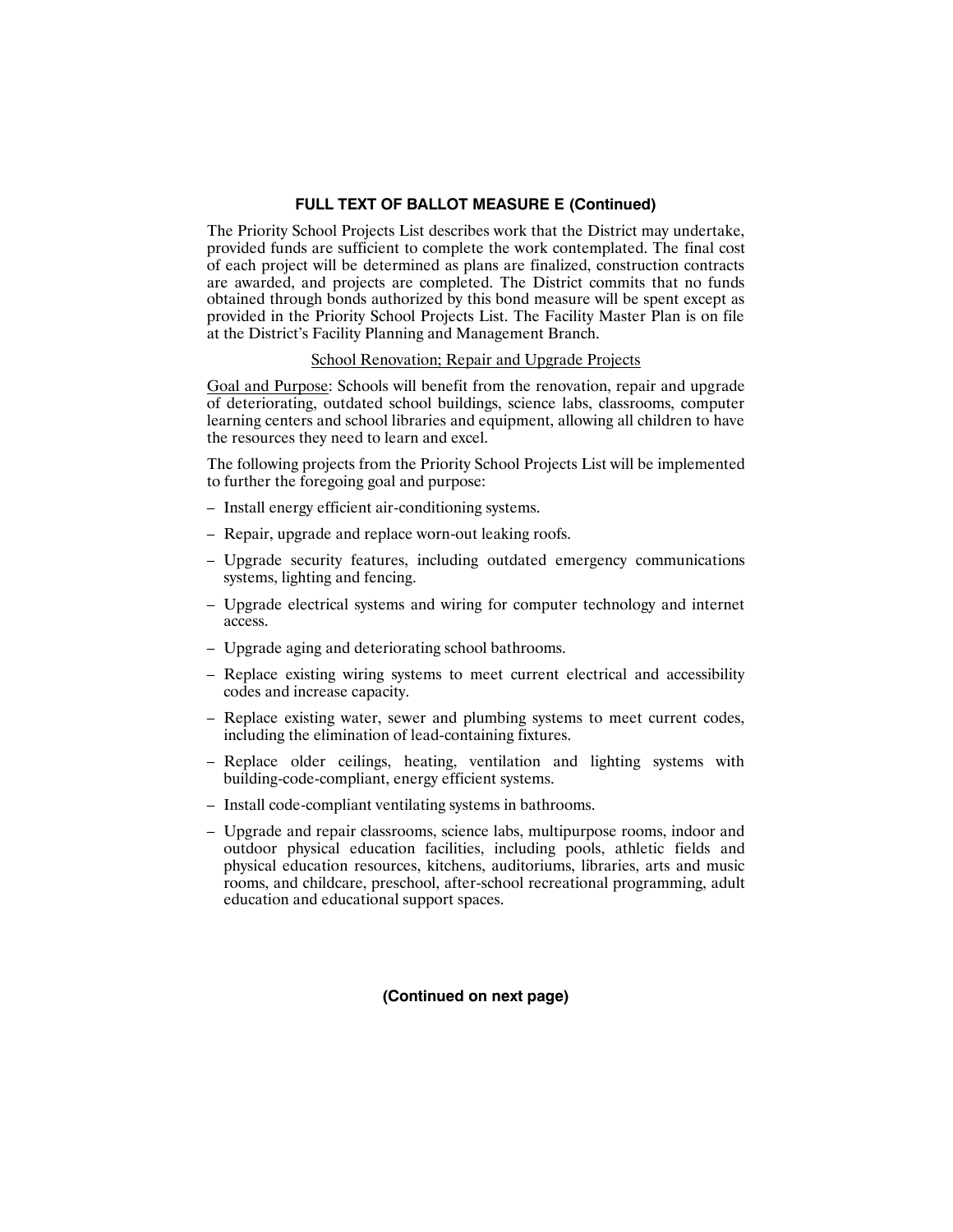- Improve facilities to comply with Federal and State-mandated Americans with Disabilities Act accessibility upgrades including site access, parking, staff and student bathrooms, relocation of some existing electrical devices, drinking fountains, playground equipment, and other similar items.
- Replace old, portable classrooms.
- Repair aging schools.

School, Teacher and Student Health and Safety, Earthquake Safety and Energy Efficiency School Projects

Goal and Purpose: To attract and retain excellent teachers and provide a healthy and safe learning environment and to maintain existing childcare and after-school recreational programming in local schools.

The following projects from the Priority School Projects List will be implemented to further the foregoing goal and purpose:

- Install energy efficient air-conditioning systems.
- Improve emergency communications systems in neighborhood schools.
- Remove or abate asbestos, lead paint, mold and hazardous materials.
- Retrofit classrooms and schools to meet earthquake safety standards.
- Upgrade fire alarm systems, safety doors and sprinkler systems.
- Upgrade and repair schools to meet current handicap accessibility requirements.
- Upgrade gas pipe systems.
- Replace/upgrade existing signage, bells and clocks.
- Install/replace/upgrade security fencing.
- Replace/upgrade existing security and irrigation systems.
- Install energy efficient systems.
- Replace existing window systems with energy efficient systems.
- Install new security systems, such as security (surveillance) cameras, outdoor lighting, fencing, and gates.
- Upgrade emergency communication systems.
- Upgrade site playground equipment replacement to meet current safety standards.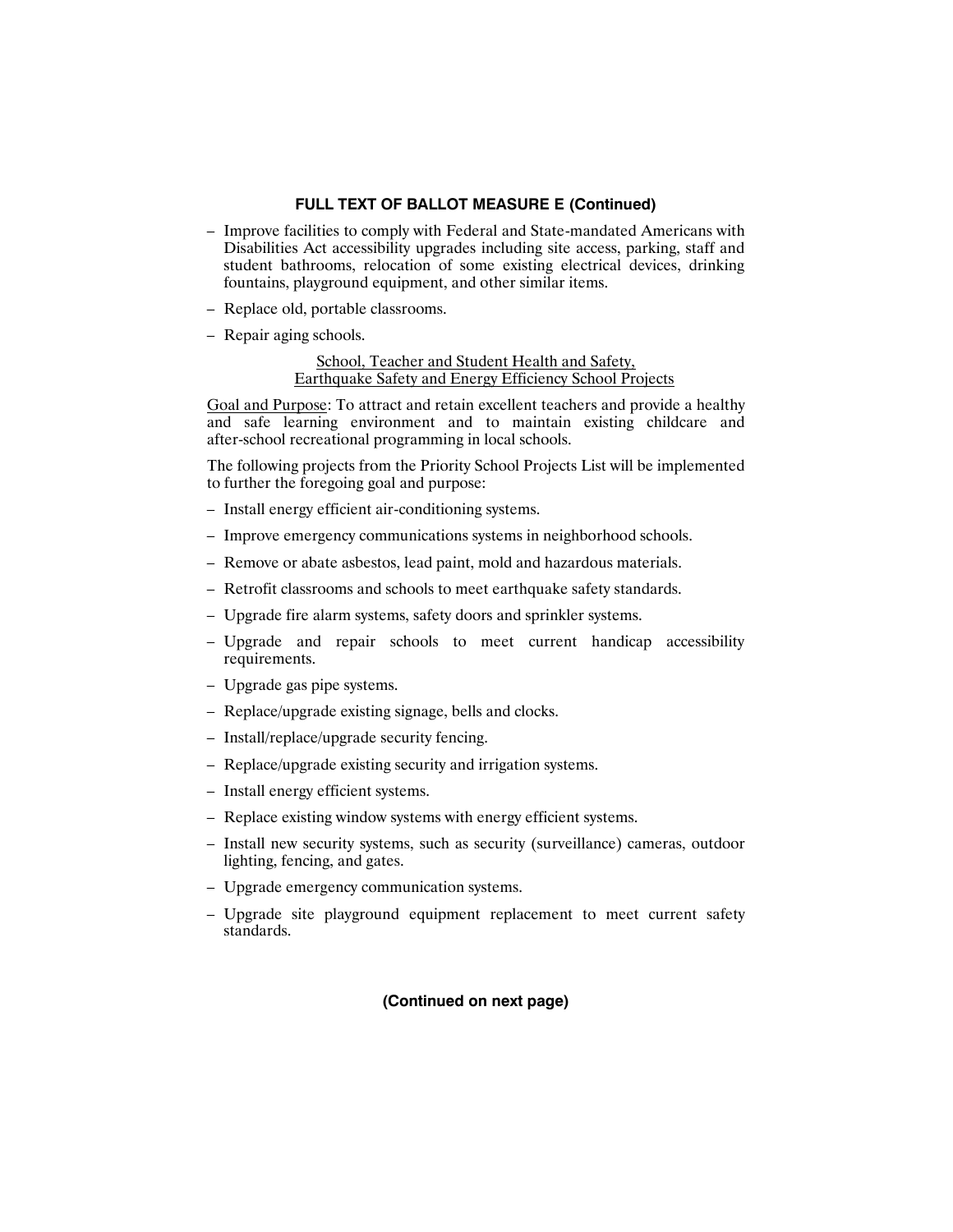- Replace and/or improve outdoor education facilities.
- Add or improve student drop-off areas for safety.
- Inspect and improve play area fields for safety and drainage.
- Replace aging and deteriorating doors, doorframes and ceilings.
- Upgrade school site parking, utilities and grounds.
- Retrofit and repair schools and classrooms to meet safety standards.

The foregoing building, repair and rehabilitation projects and upgrades will be completed as needed. Each project may include its share of furniture, equipment, architectural, engineering and similar planning costs, program/project management costs, staff training expenses and a customary contingency for unforeseen design and construction costs. In addition to the listed repair and construction projects stated above, this bond measure also authorizes the acquisition of a variety of instructional, maintenance and operational equipment, including the remodeling of administrative support spaces, installation of signage and fencing, the payment of the costs of preparation of all facility planning, computing devices, facility assessment reviews, Facility Master Plan updates, environmental studies (including environmental investigation, remediation and monitoring), construction documentation, and temporary facilities of dislocated District activities caused by bond projects. The allocation of bond proceeds will be affected by the District's receipt of State matching funds and the final costs of each project. In the absence of State matching funds, which the District will pursue to reduce the District's share of the costs of the projects, the District will not be able to complete some of the projects listed above. Certain projects may be undertaken as joint-use projects in cooperation with other local public or non-profit agencies. Possible joint-use type projects may include any of the following at various school sites identified in the Facility Master Plan: gymnasiums, auditoriums, libraries, multi-purpose rooms, media centers/or labs, health clinics, parking facilities, art and indoor and outdoor athletic facilities, assembly rooms, science labs, career technical facilities, classrooms, computer and technical labs, community meeting facilities, and energy-efficient, renewable and/or sustainable facility projects. The estimated cost for each project may be affected by factors beyond the District's control. The final cost of each project will be determined as plans are finalized, construction contracts are awarded and projects are completed. Based on the final costs of each project, certain projects described above may be delayed or may not be completed. Demolition of existing facilities and reconstruction of facilities scheduled for repair and upgrade may occur if the Board determines that such an approach would be more cost-effective in creating more enhanced and operationally efficient campuses. Necessary site preparation/restoration may